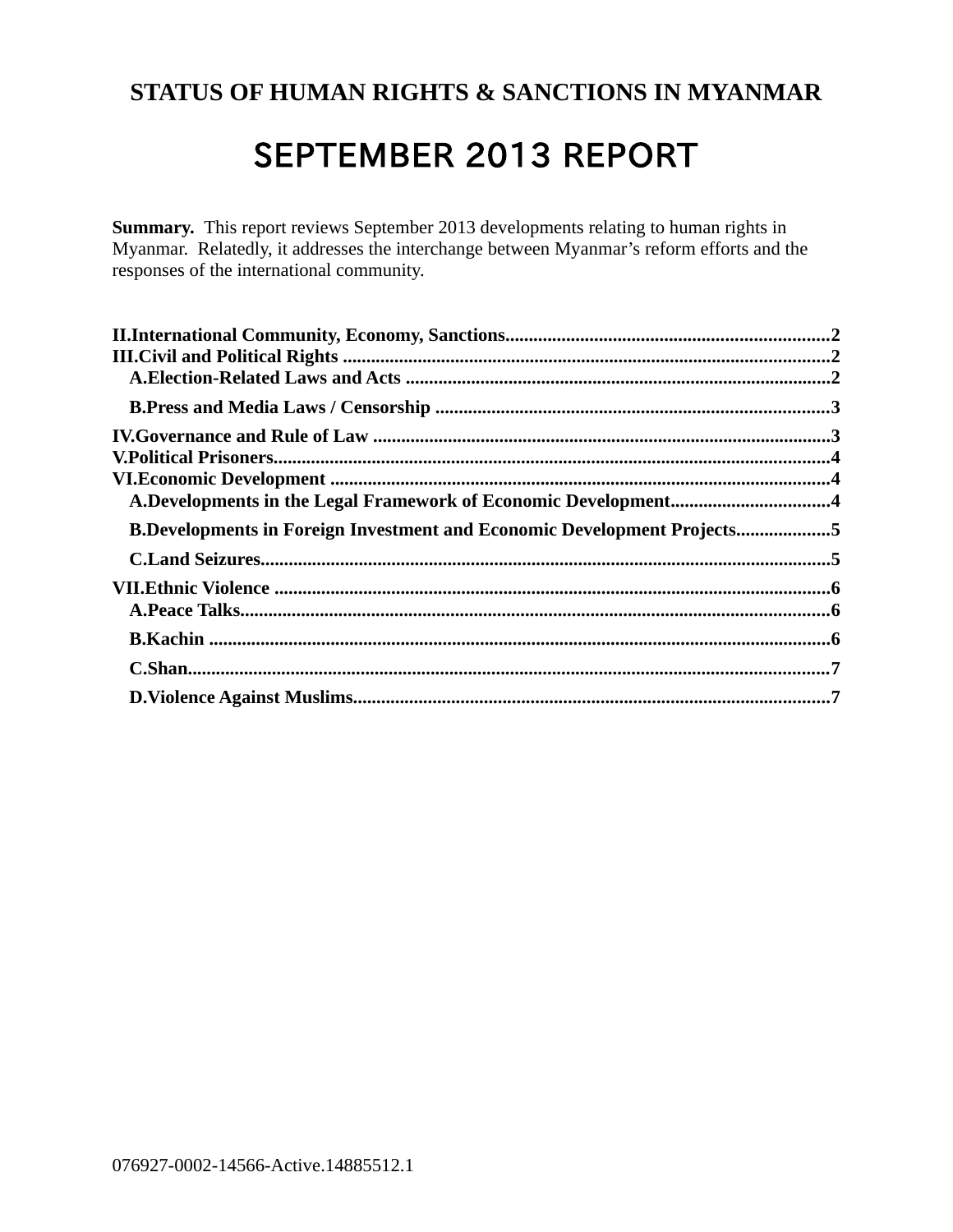<span id="page-1-0"></span>**I.**

#### **II. International Community, Economy, Sanctions**

There were several positive developments in Myanmar this month, including a United States delegation visit to the country and the signing by Myanmar's foreign minister of an agreement to grant the U.N. nuclear watchdog wider inspection powers. The Myanmar government also attended the "Group of Friends on Myanmar" meeting at the General Assembly of the U.N. in New York, to which it was invited for the first time.

On September  $27<sup>th</sup>$ , a United States delegation concluded a week-long visit to Myanmar to assess the ongoing impact of its sanctions regime.<sup>1</sup> The joint State Department and Treasury Department delegation was led by Peter Harrell, the deputy assistant secretary for counter threat finance and sanctions, as well as David Mortlock, deputy coordinator for sanctions policy.<sup>2</sup> The visit included meetings with U.S. businesses, government officials, civil society and members of the private sector, to learn about their experiences doing business in the country and discuss how the U.S. government can support their endeavors and the impact of the easing of sanctions over the past year, according to the U.S. Embassy.<sup>3</sup> The U.S. Embassy added in a statement that "the delegation was pleased to hear that U.S. businesses are enthusiastic about opportunities in the country and committed to being responsible partners to Myanmar business and civil society."<sup>4</sup>

According to the Myanmar Times, one focus of the delegation's visit was an assessment of individuals and enterprises on the Treasury Department's Specially Designated Nationals  $(SND)$  list.<sup>5</sup> U.S. companies are prohibited from working with firms on the list, which has ruled out partnerships with many of Myanmar's most prominent business identities, including U Tay Za of Htoo Group and U Zaw Zaw of Max Myanmar Group. $6$  The most recent addition to the list was made on July 2 when Lieutenant General Thein Htay, head of the Directorate of Defense Industries (DDI), was added for "acting for or on behalf of DDI" to buy "military equipment and material" from North Korea in contravention of United Nations sanctions as stated by Undersecretary for Terrorism and Financial Intelligence David Cohen in a statement released at the time. $7$ 

Earlier in the month Myanmar also agreed to grant the International Atomic Energy Agency ("IAEA"), the U.N. nuclear watchdog, wider inspection powers in a move expected to help ease any lingering concerns about its nuclear ambitions.<sup>8</sup> Myanmar's foreign minister, Wunna Maung Lwin, signed the so-called Additional Protocol in a brief ceremony with Director General Yukiya Amano of the IAEA on the sidelines of the IAEA's annual member state meeting.<sup>9</sup> Once ratified, the agreement will allow the Vienna-based U.N. nuclear agency to carry out snap inspections outside of declared nuclear facilities, a vital tool at its disposal to detect any non-peaceful nuclear activities.<sup>10</sup> Although Myanmar has denied allegations that it was trying to develop nuclear weapons, and most experts say its technological expertise is still far short of that level, in early 2011, diplomatic sources in Vienna said the IAEA had written to Myanmar seeking information about its activities, suggesting it wanted to send inspectors there.<sup>11</sup>

Also this month, the Myanmar government attended the "Group of Friends on Myanmar" meeting at the U.N. General Assembly, to which it was invited for the first time. Alongside such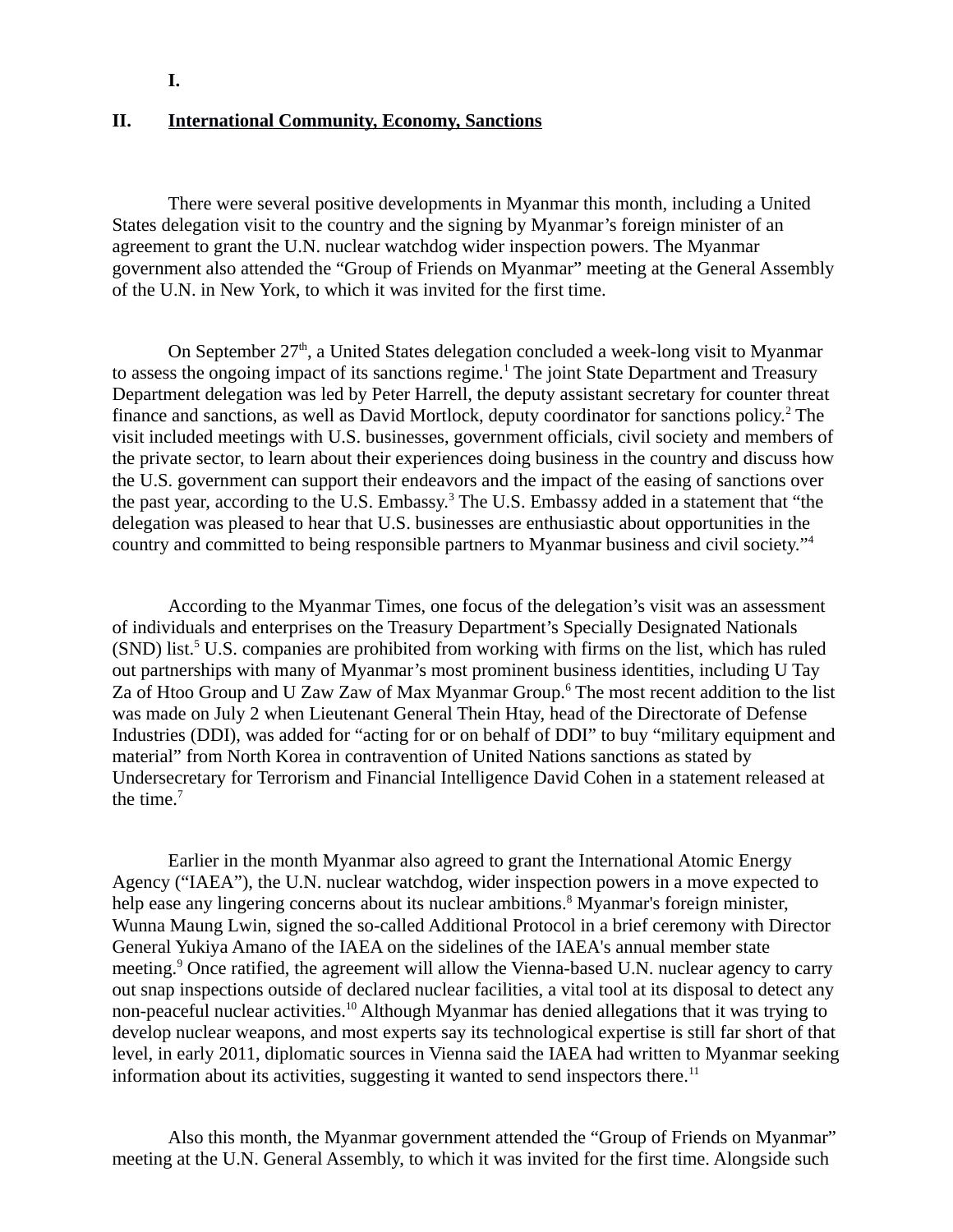positive developments, concerns remain with respect to sexual violence against women and the violence against Rohingya Muslims. Human rights groups condemned Myanmar for refusing to sign a new international declaration condemning sexual violence in conflict at the General Assembly, which they say highlights the country's indifference to abuses perpetrated by the military.<sup>12</sup> Myanmar's army has been accused of using rape as a systematic weapon of war targeting ethnic minority groups – for which nobody has been held to account.<sup>13</sup> The declaration, which was initiated by British Foreign Secretary William Hague, was endorsed by 113 countries at the General Assembly.<sup>14</sup> Myanmar was among 80 nations that did not sign.<sup>15</sup>

Foreign ministers that were meeting on the sidelines of the U.N. General Assembly also said in a statement that Myanmar urgently needs to address the political and economic grievances of the Rohingyas, including the question of their citizenship.<sup>16</sup> U.N. Secretary-General Ban Ki-Moon said there is much to be done to ensure accountability for the perpetrators.<sup>17</sup>

# **III. Civil and Political Rights**

#### <span id="page-2-2"></span><span id="page-2-1"></span>*A. Election-Related Laws and Acts*

Myanmar opposition leader Aung San Suu Kyi this month criticized her country's incomplete transition to democracy, saying the next general election in 2015 cannot be fair unless the army-imposed constitution is amended. $18$  The current constitution contains clauses that give the military a substantial percentage of parliamentary seats, which Suu Kyi contends disqualifies her from running for president.<sup>19</sup> "If the constitution is not amended, the 2015 election cannot be free or fair," Suu Kyi said.<sup>20</sup> "An election held with an unfair constitution can never be fair."<sup>21</sup>

Supporting a contrary viewpoint, Tin Aye, chairman of the Union Election Commission, has said that a strategic plan is being drawn to ensure a smooth and problem-free election.<sup>22</sup> Tin Aye said the commission members began drafting an election plan three months ago and that it will be distributed to political parties and social organizations for their suggestions upon completion.<sup>23</sup>

Earlier in September, members of parliament in Myanmar submitted bills to amend the parliamentary election laws which allow temporary citizenship card holders to vote.<sup>24</sup> All of the parliamentary election laws passed during the time of the former military regime give these card holders the right to vote even though they are not citizens of Myanmar.<sup>25</sup> Most members of parliament have criticized the previous elections for giving the right to card holders to vote, saying it encroaches upon the national sovereignty.<sup>26</sup>

#### <span id="page-2-0"></span>*B. Press and Media Laws / Censorship*

The Electronic Transactions Law was once the feared weapon of a military junta, reportedly deployed to restrict Myanmar's nascent Internet and throw journalists, students, monks and other political opponents behind bars. The junta is gone, but the Electronic Transactions Law and other draconian legislation remain on the country's books. Attempts to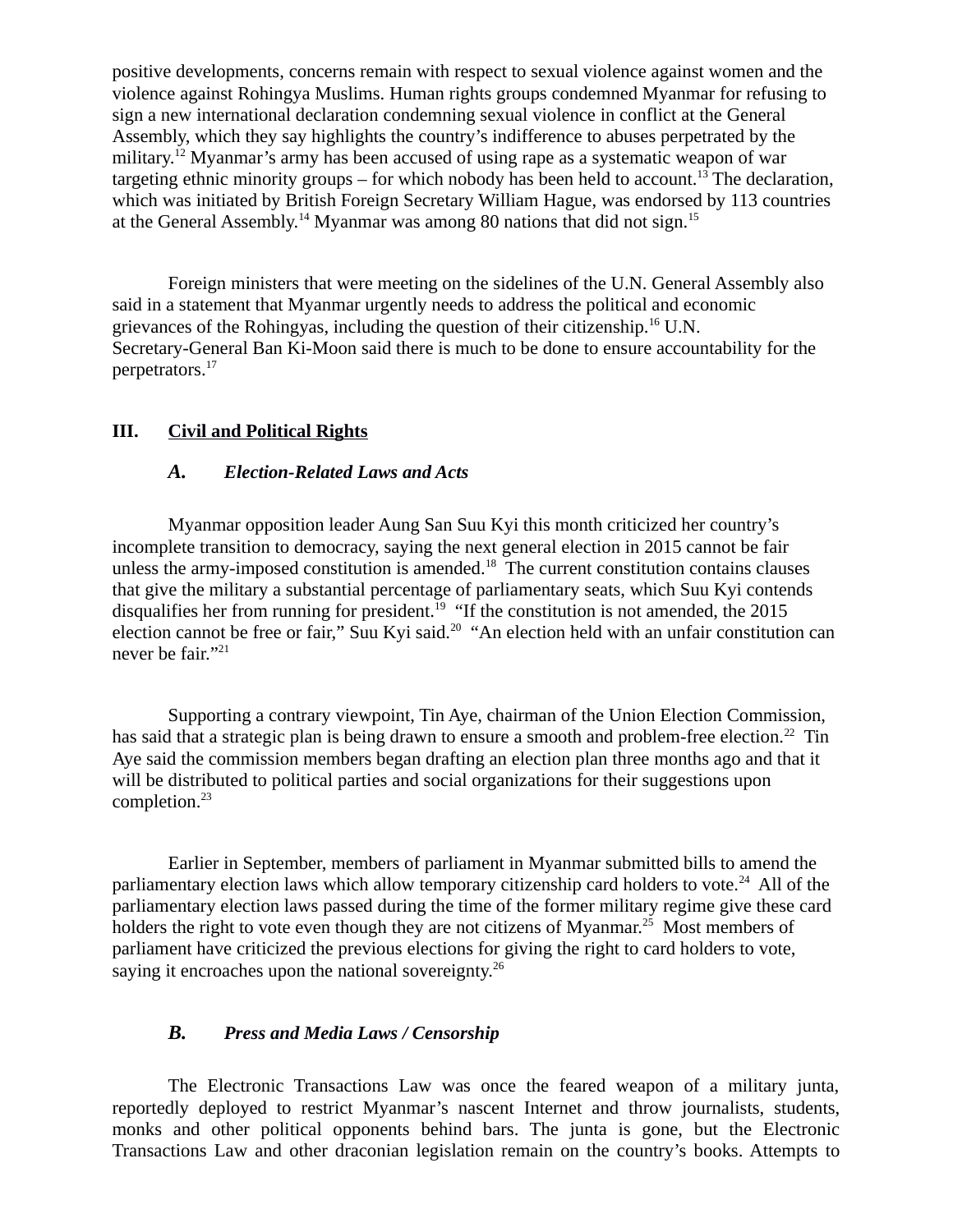revamp them are stirring debate over the reformist credentials of the Thein Sein government and how far it will loosen tough state controls.<sup>27</sup>

The former military junta imposed the Electronic Transactions Act in 2004 to counter the growing influence of the Internet, which had been introduced to Myanmar a few years earlier. Offenders can be jailed for up to 15 years for sending an e-mail containing information deemed detrimental to the nation's security, economy, culture or "peace and tranquility". In January, a motion to abolish the law was rejected by the Lower House of Parliament. A revised motion to amend the law, replacing its long prison terms with shorter ones or fines, will be debated when Parliament resumes in October.<sup>28</sup>

A member of the drafting committee told *Reuters* the law was being changed to focus on supporting e-commerce and fighting cyber-crime such as credit card fraud. "The existing law is concerned with the power and stability of the previous regime to detain those who opposed them," said the committee member, who declined to be identified as he is not authorized to speak to media. "We are changing the aims and objectives."<sup>29</sup>

Prominent victims of the law say the new draft version they've seen contains language that would still allow the government to target activists in Myanmar.<sup>30</sup>

#### <span id="page-3-0"></span>**IV. Governance and Rule of Law**

Myanmar's parliament will draft a bill that forms groups to monitor court proceedings, a lawmaker said early September 2013. Thura Aung Ko, the Lower House Judicial Affairs Committee chairman, said that the purpose of the court monitoring bill was to crack down on corruption in Myanmar's judicial system, and stressed that the bill would not compromise judicial independence. Aung Ko also plans to amend laws that currently ban photography and video cameras in courtrooms. It is unclear when the bill and amendments will be introduced.<sup>31</sup>

Aung Mara Kyaw, a Rakhine state Member of Parliament told *Mizzima* that Daw Si Si, the Rakhine State Judge has been accused of "taking bribes and misusing authority" and investigations on the case have started on September 2. According to the state Parliament records, 14 MPs, which constitutes 1/4th of the total MPs in the state, have signed an affidavit on August 30 accusing Daw Si Si of taking bribes in a rice business deal.<sup>32</sup>

U Kaung San Shi, member of the state Parliament Legal Advisory Committee told *Mizzima* that corruption was widespread in Rakhine state but it was difficult to press charges due to lack of tangible evidence. He added that this is the first time that the Rakhine state Parliament is investigating a state level officer since Thein Sein took office. $33$ 

The Constitution stipulates that state MPs can accuse the State Judge if he/she betrays the country, breaks constitutional law, is found corrupted or ineligible to hold office, and for dereliction of duty. The Constitution also states that the accused shall be investigated by a committee, whose findings should be submitted to the state Parliament. The report of the investigation committee must be approved by a vote of two-thirds of the MPs. It will then be submitted to the Chief Minister, who will in turn submit it to the President. The accused will be demoted from his/her position if the report that is submitted to the President finds the accused guilty. $34$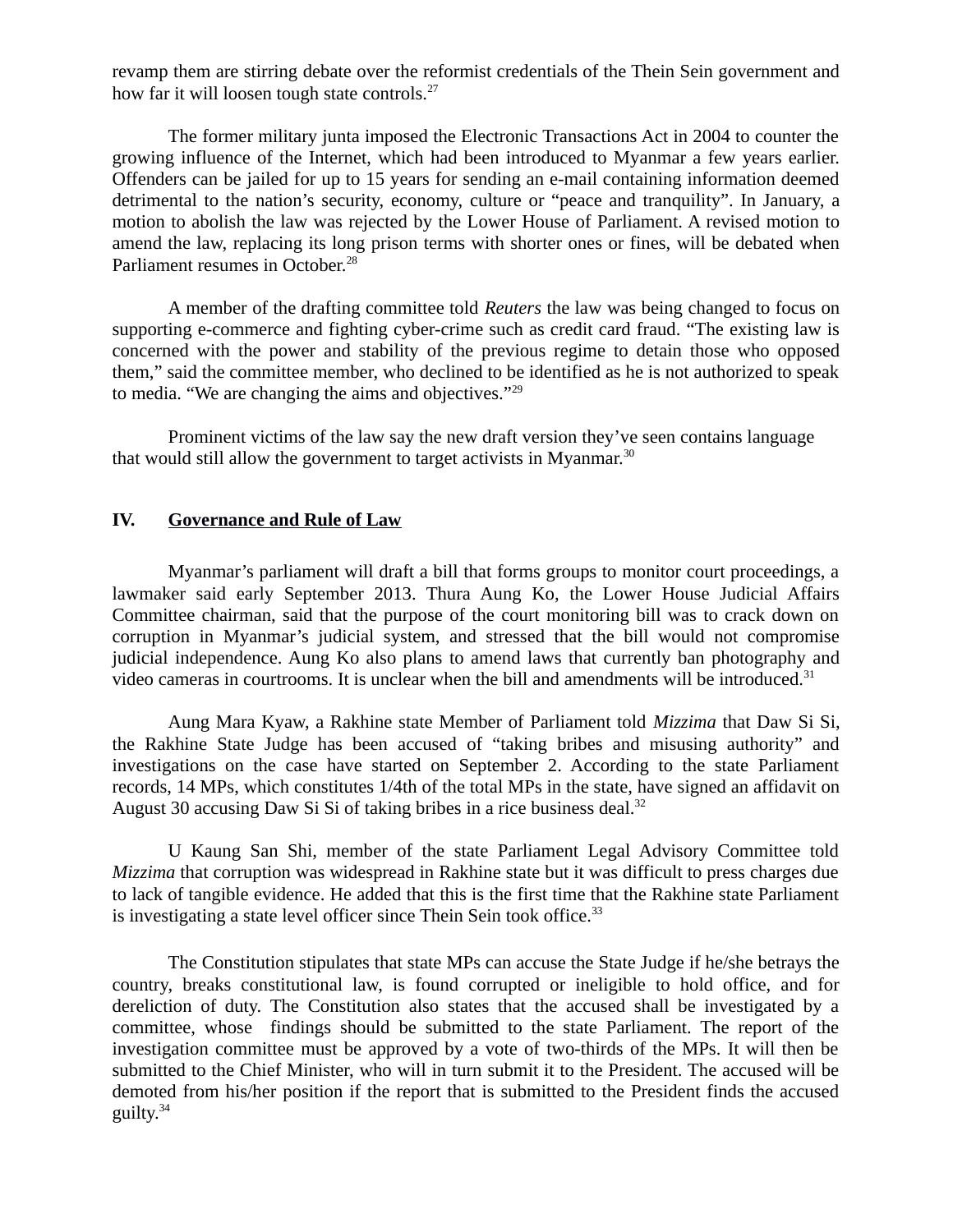# <span id="page-4-2"></span>**V. Political Prisoners**

On September  $25<sup>th</sup>$ , a group of former political prisoners held a press conference for the first time, where they revealed how they were subjected to torture in Insein prison 23 years ago.<sup>35</sup> "Speaking to assembled media, each former prisoner recounted personal experiences, most of which were centered around their protest in prison when the military regime refused to hand over power to the National League for Democracy four months after the opposition party's election victory." The former prisoners described situations involving physical beatings and psychological torture. They indicated they were speaking out to commemorate the date, September 25, 1990, when Burmese security forces cracked down on Buddhist monks at Shwetaung Monastery in Rangoon's Mingalar Taungnyunt township.

This month a leading women's activist was jailed after leading a peaceful protest against a copper mine project.<sup>36</sup> Naw Ohn Hla, a former political prisoner and leading member of the Democracy and Peace Women Network, was arrested on August  $13<sup>th</sup>$  after staging an unauthorized protest against a government backed copper mine project in Letpadaung, Myanmar.<sup>37</sup> She has more recently been sentenced to two years in prison.<sup>38</sup> She was charged under Article 18(b) of the Peaceful Assembly and Peaceful Procession Law and section 505(b) of the penal code for committing or inducing others to commit an offense against the State or against the "public tranquility."<sup>39</sup>

A court in Myanmar's western Rakhine state on September 26<sup>th</sup> ordered 10 activists jailed for three months each for participating in a demonstration against a China-backed petroleum pipeline project.<sup>40</sup> The 10 were charged with demonstrating and holding a peaceful march without a permit on Rakhine state's Maday Island, the westernmost site of the U.S. \$2.5 million Shwe Project.<sup>41</sup> They were convicted under Article 18 of the Peaceful Assembly Law.<sup>42</sup>

# **VI. Economic Development**

#### <span id="page-4-1"></span><span id="page-4-0"></span>*A. Developments in the Legal Framework of Economic Development*

Myanmar's government is continuing to prepare laws for passage which will contribute to the development of the legal environment for investment. First, it is preparing to enact a consumer protection law in 2013 in a bid to ensure the safety of locally manufactured products.<sup>43</sup> It is also preparing a new company law which it plans to enact in 2014.<sup>44</sup> This law aims to increase transparency and is being drafted with the assistance of the Asia Development Bank. $45$ Another key goal of the company law is to clarify the definition of a local company (*i.e.*, as opposed to a foreign company), a step intended to facilitate the partnering of Myanmar businesses with international firms.<sup>46</sup> Furthermore a draft trademark law will likely be Myanmar's first intellectual property law.<sup>47</sup>

In terms of the monitoring of the exploitation of Myanmar's mineral and natural resources, Myanmar civil society organizations announced in September that Myanmar will apply in December 2013 for membership in the Extractive Industries Transparency Initiative.<sup>48</sup> Monitoring groups expect that subsequently they will play a role in the supervision of accounts and budgets of the government and investment companies. As discussed further below, there is still significant tension within Myanmar about the impact of such projects on local people. The details of Myanmar's participation and what it will mean are still undeveloped.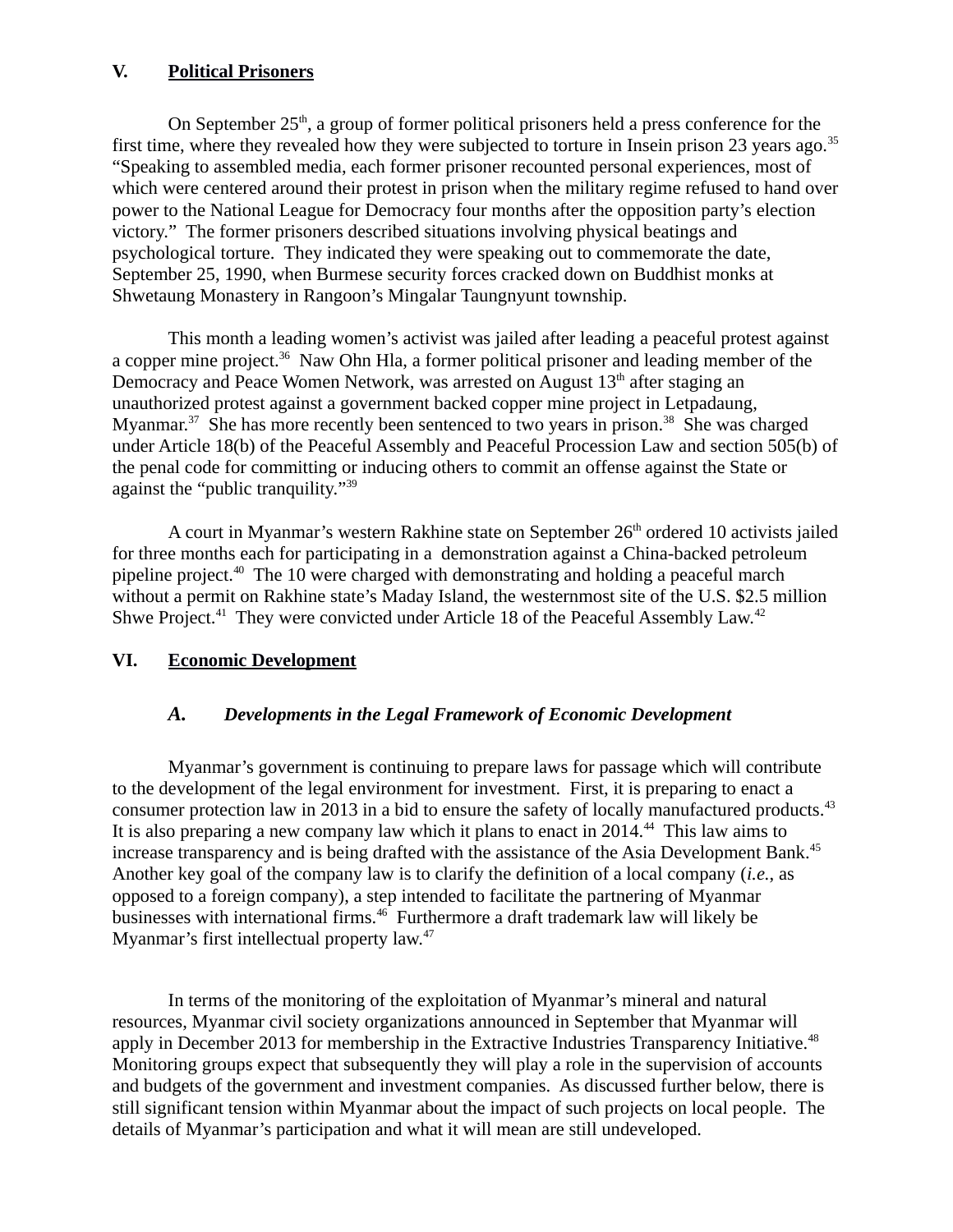During a summit in Singapore on September  $20<sup>th</sup>$ , opposition leader Aung San Suu Kyi described Myanmar's need for economic development, and noted that "responsible investment" of foreign capital was necessary. She stated: "If you are going to try to revive the economy, you need capital, the country also needs to improve its rule of law and democratic reforms must take place soon."<sup>49</sup> According to Suu Kyi the investment scene in Myanmar "is not as bright as people had hoped it would be" and investors "are not sure that their investment will be safe and secure because there isn't a rule of law."<sup>50</sup> She urged, in particular, the development of an independent judiciary.<sup>51</sup>

On September 16<sup>th</sup>, leading pro-democracy activist Ko Ko Gyi addressed the country's current challenges towards achieving economic development in the Burmese-language version of the Irrawaddy. He stated that "a careful transformation of the way that Myanmar's cronies do business is important for the country's socio-economic development; we need businessmen with international qualifications to compete or cooperate with foreign [investors]."<sup>52</sup> His broader argument was that "finding a way to transform the cronies' business model and make them support the fragile transition through investment is now a key challenge."<sup>53</sup> He opposed nationalization of their assets and legal action against them as not pragmatic, although he said that compensation should be paid to citizens whose lands were unlawfully taken and the cronies should disclose the source of their wealth.<sup>54</sup> Gyi also discussed other policies that could support development, noting that "even though many international investors follow global Corporate Social Responsibility standards, Burma should take steps to ensure that international firms spend a certain percentage of their profits on local development projects, the government should also put in place laws that prevent large crony-owned firms from obtaining monopoly positions, while labor rights protection should be put in line with international standards.<sup>55</sup>

#### <span id="page-5-0"></span>*B. Developments in Foreign Investment and Economic Development Projects*

Myanmar has approved foreign direct investment projects worth more than \$1.8 billion from the start of the fiscal year on April  $1<sup>st</sup>$  to the end of August, compared with \$1.4 billion in the whole previous fiscal year.<sup>56</sup> Most of this investment was from other Asian nations, being led this year by investors from Malaysia, Hong Kong, and South Korea.<sup>57</sup>

However, the wave of investment has displayed an important self-limiting tendency insofar as it "is fuelling a property boom in the commercial capital Yangon with the increasing demand for rental space feeding the highest office rental rates of any Southeast Asian city" including wealthy Singapore.<sup>58</sup> The shortage of property could prove to be a difficult circumstance for potential investors who could possibly be "turn[ed] away by a severe shortage of office rental space."<sup>59</sup>

Aung Naing Oo, a director general at the Ministry of National Planning and Economic Development stated "the government is taking measures to increase the supply of rental space."<sup>60</sup> He stated that "to solve the problem of the shortage of hotel and office apartments, we are now encouraging investors in these sectors by approving their proposals very speedily. $61$  The government is also considering the implementation of a "holding tax" which would dissuade landowners from sitting on their land holdings without building on them, though such a law could be difficult to enforce.<sup>62</sup> In addition to approving projects, the government has invested in public-private partnerships. The government plans to invest \$425 million through the Yangon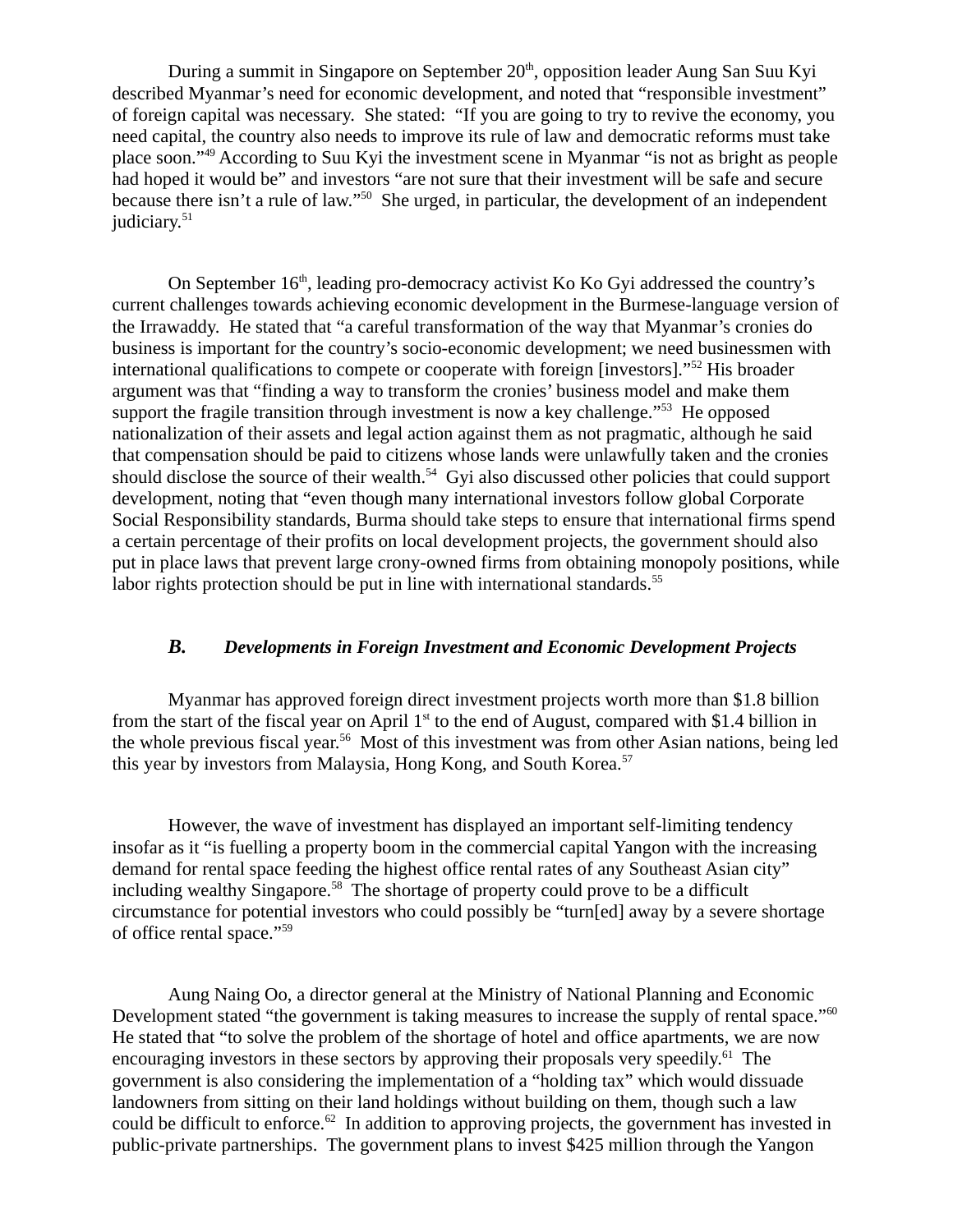City Development Committee alongside several companies in various projects throughout Yangon including several large hotels and office towers.<sup>63</sup>

The delay in the passage of a Burmese securities law until July 31, 2013 may lead to a failure to meet the goal of opening a Burmese stock exchange by 2015. In an interview, executives at Japan Exchange Group Inc., which is assisting in the project, noted "[w]e're pressed for time."<sup>64</sup> Japan Exchange Group publicly stated they were "expecting the bill to be passed at the start of 2013 and the delay will shorten the time for developing the bourse by a year"<sup>65</sup> The Burmese securities law sets rules that include the establishment and operation of a securities regulator to oversee trading activity. Regulations still need to be developed under the law to outline how the exchange will function according to the Chairman of the Central Bank of Myanmar.<sup>66</sup>

On September 13<sup>th</sup>, Nissan announced its bid to join with Tan Chong Holdings Bhd. to assemble up to 10,000 Nissan sedans a year in Myanmar beginning in 2015. $\frac{67}{ }$  Tan Chong expects to invest \$50 million during the first three years for construction of the plant and a showroom.<sup>68</sup> Nissan Chief Executive, Carlos Ghosn, said "a planned joint venture in Myanmar is another step in a strategy to stake out early market positions in countries with high-potential economies."<sup>69</sup> According to Mr. Ghosn, partnering with Tan Chong on local production, "will offer Myanmar's population a chance to buy a brand-new car that is cheaper than the vehicles in the secondhand market."<sup>70</sup> He added, "why would anyone want to buy a used car that is more expensive than a car that is made in your own country by Myanmar people?"<sup>71</sup> A recent study by consultants Frost & Sullivan predicted that demand for new cars in Myanmar could grow at a compound annual rate of 7.8% through 2019, reaching 93,300 by that year (still quite a small number). $72$ 

On September  $25<sup>th</sup>$ , the World Bank approved a \$140 million interest-free loan to Myanmar to modernize a gas turbine plant in southern Myanmar, tripling the plant's output from the same amount of gas and satisfying up to 5% of nationwide electricity demand and 50% of demand in Mon state, the southern state where it is located. The World Bank hopes that the investment will boost interest in the development of the country's energy sector. The World Bank's country manager for Myanmar, Kanthan Shankar, said, "[t]here is a lot of interest from the private sector when it comes to power generation in urban areas, and our stringent environmental and social safeguards make it a model that can be followed."<sup>73</sup> As this report has repeatedly noted, the absence of a reliable flow of electricity is one of the key limitations on the country's economic development, which is a major concern that the World Bank is hoping to see addressed.<sup>74</sup> Some potential investors are apparently also afraid that their investments might become caught in the political crosshairs of some other prominent investments, such as the Chinese-funded Myitsone Dam project in Kachin State, another impression the World Bank is hoping to overcome.<sup>75</sup>

# <span id="page-6-0"></span>*C. Land Seizures*

Ongoing disputes about land issues continued throughout Myanmar in September. This report has repeatedly discussed the Parliamentary Commission investigating land disputes raised by citizens throughout Myanmar. That Commission recently issued a report concluding that the country will continue to face land-grabbing problems, although its report also noted that some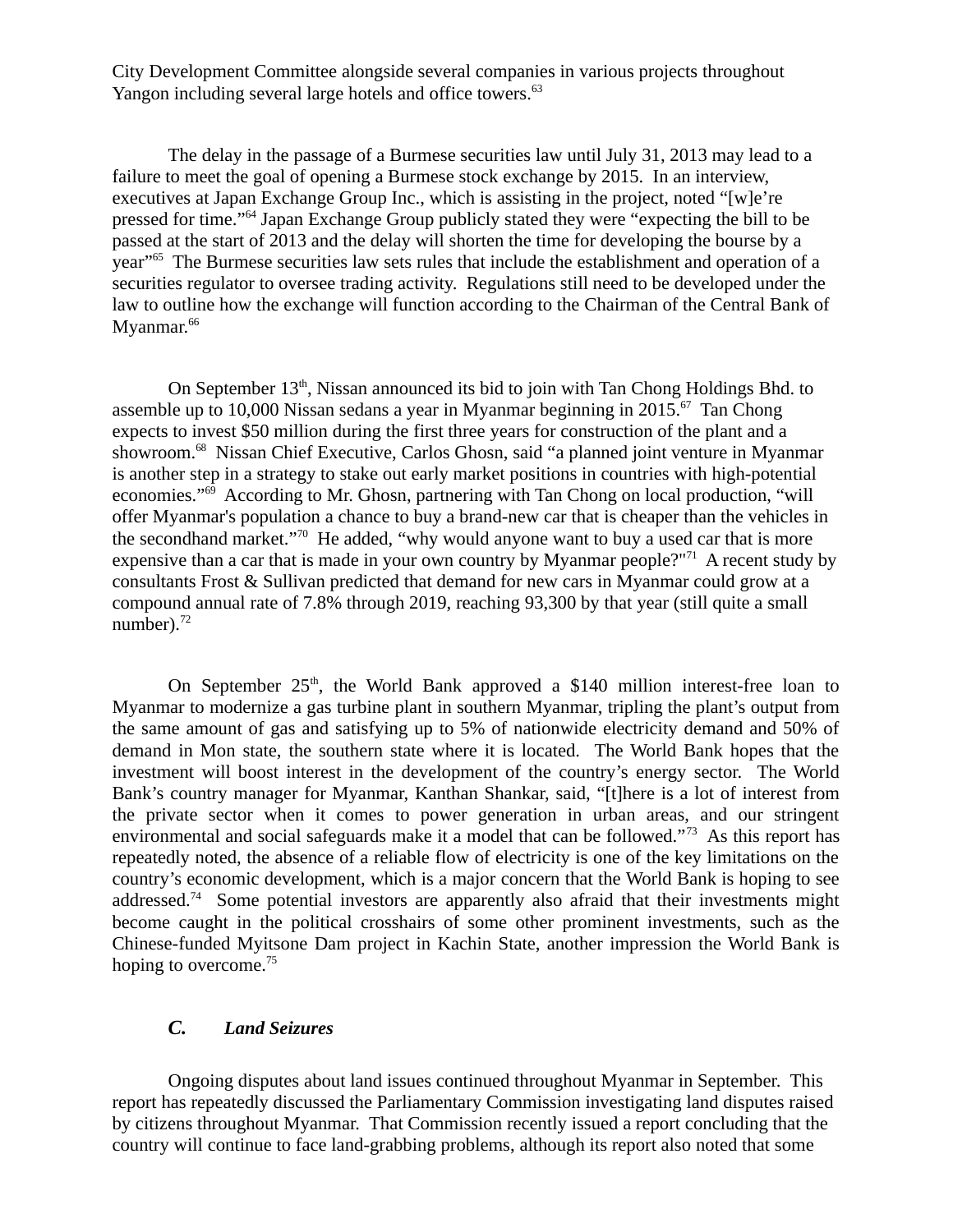land had been returned by the military.<sup>76</sup> Furthermore, there is now at least one report of citizens paying the price for bringing complaints to that Commission. Rubber tappers in Mon State complained that the military punished them for making a complaint by blocking their access to their plantations.<sup>77</sup>

In another ongoing land dispute, according to land rights activists, more than 500 farmers are being prosecuted for illegally plowing land that was confiscated from them in Irrawaddy Division.<sup>78</sup> They were charged with trespassing and damaging property after plowing the fields.<sup>79</sup> Several farmers have allegedly already received sentences of three months hard labor for their participation in what has been termed the "Harrow Battle" (named after a type of farm implement used to break up soil). $80$ 

A court in Rakhine state in late September ordered that ten activists be jailed for three months for participating in a demonstration against a China-backed petroleum pipeline project.<sup>81</sup> According to the report, "300 people from 20 villages mobbed the court in Kyaukpyu Township, demanding the release of the activists who had joined hundreds in April in protesting against the Shwe Project over inadequate compensation and demands that its developer provide better transportation infrastructure and higher salaries for local workers."<sup>82</sup> The activists were convicted under Article 18 of the Peaceful Assembly Law, a much criticized law which requires a permit for demonstrations and which rights groups say is being used by the government to silence critics. $83$  The activists say their application for a protest license was twice rejected. $84$ 

This month also saw the planting of the seeds of future land disputes. Myanmar businessman Tay Za allegedly is seeking 600,000 acres of land in the northern part of conflict-scarred Kachin State for a gold-mining project.<sup>85</sup> The requested area includes the site of a battle between the Kachin Independence Army and government forces in late August.<sup>86</sup> Mr. Za recently donated \$70,000 to benefit Myanmar troops fighting the KIA at a ceremony in the capital of Naypyidaw.<sup>87</sup>

#### **VII. Ethnic Violence**

#### <span id="page-7-1"></span><span id="page-7-0"></span>*A. Peace Talks*

For years the government has engaged in multilateral peace talks with ethnic minority groups with the goal of having all rebel groups sign a ceasefire in October 2013. Thirteen ethnic armed groups have reached ceasefire agreements with the government since President Thein Sein took office in 2011, but the government now seeks a nationwide deal.<sup>88</sup> In early September, the parliament's speaker, Schwe Mann, met with ethnic Wa rebel leaders from the United Wa State Army ("UWSA") in the Shan State for the government's first peace talks with the Wa.<sup>89</sup> The meeting also focused on rural development projects in Shan State. Shwe Mann separately met representatives of other ethnic armed groups in the Shan State including the Restoration Council of Shan State ("RCSS"), the Shan State Nationalities People's Liberation Organization and the Pa-O National Organization. Significantly, Shwe Mann said that he supported a federal system of governance in Myanmar, a policy that many ethnic groups have demanded for years in order to give more political autonomy to state governments. $90$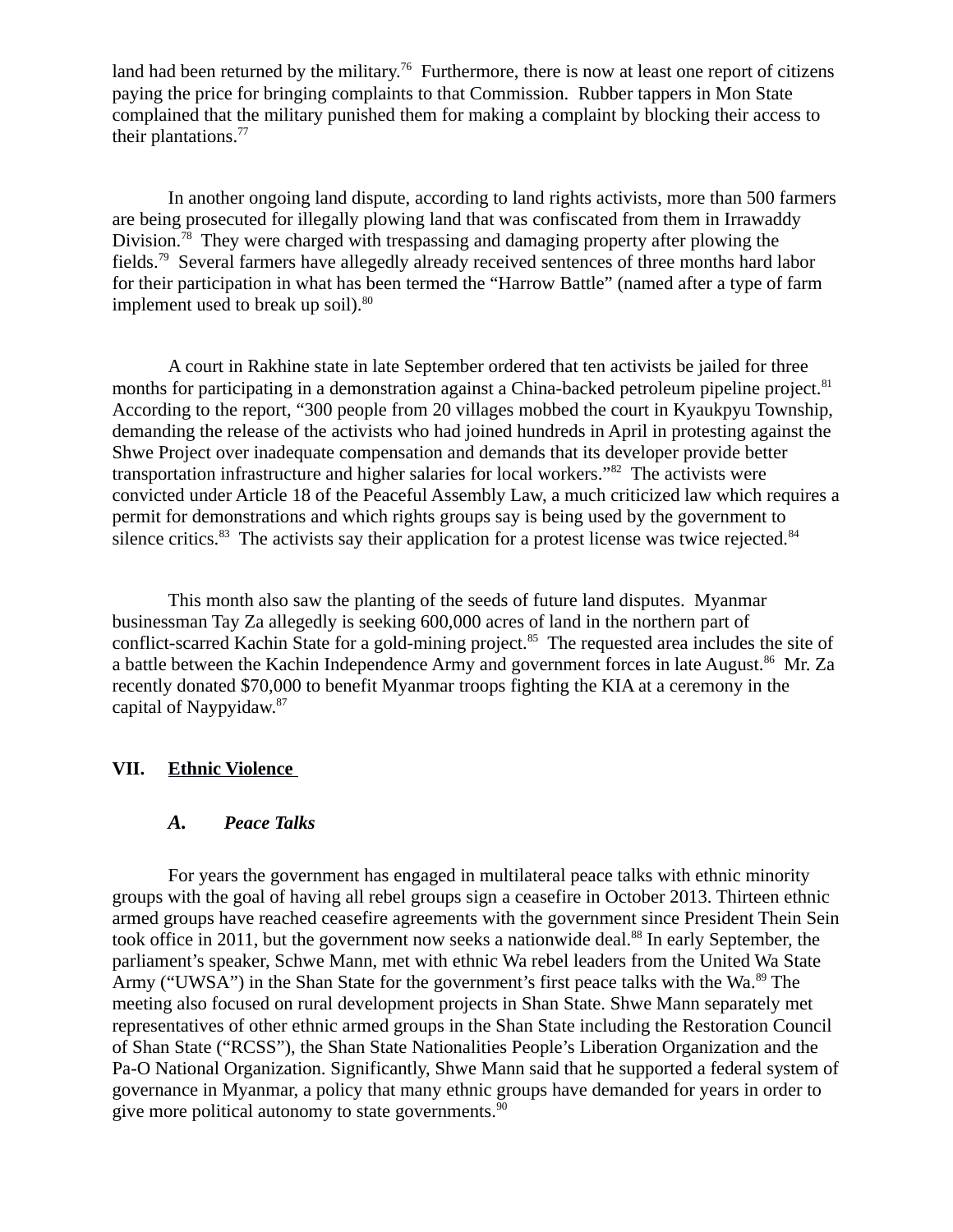On September  $7<sup>th</sup>$  and  $8<sup>th</sup>$ , a government negotiator met with the United Nationalities Federal Council (UNFC), an organization comprising eleven armed minority groups, in Chiang Mai, Thailand.<sup>91</sup> The meeting was also attended by non-member groups such as the Arakan League for Democracy, the Zomi Congress for Democracy, the UWSA, and the Kokang and Mongla militias.<sup>92</sup> At the meeting, the government set forth as a framework for political dialogue and a timeframe for the process.<sup>93</sup>

Rebel leaders have expressed serious reservations about signing a ceasefire deal. Some UNFC members, including the Karen National Union ("KNU"), have questioned whether a national ceasefire is necessary given that they have already signed ceasefires at a local or union level. According to the joint secretary of the KNU, Padoh Mahn Mahn, "fighting has continued in some regions despite the ceasefire agreements reached because there was no specific agreement between the [Myanmar armed forces] and ethnic armed groups."<sup>94</sup> Also, minority group leaders have criticized the government for pushing to sign a ceasefire before engaging with the groups in political negotiations, and believe there is no political advantage to them to sign a deal before serious talks.<sup>95</sup> UNFC joint secretary U Khun Okkar, also a representative of the Pa-O National Liberation Organization, which reached a nine-point peace agreement with the government in March, said he wishes the government would have a fuller political dialogue before any signing of a peace deal, stating "we don't want to accept their offer easily – we are very cautious about what they have proposed."<sup>96</sup> According to Hla Maung Shwe, the senior advisor of the Myanmar Peace Center, a government peace negotiation body,<sup>97</sup> the government will commit itself to political dialogue only after the nationwide ceasefire signing, with a goal of holding talks in early 2014.<sup>98</sup> Additionally, some leaders say that the government's concessions for reaching a peace deal, primarily in the form of economic development through business deals and NGO projects, fail to address the ethnic minority groups' core demands for greater political autonomy. These critics also say that the military's "one nation, one army" policy enshrined in the 2008 constitution means that the government will not meet those demands. "We don't engage in armed struggle because we're starving," said Nai Hong Sa, the general secretary of the UNFC. "If we do succeed in business, we can then buy more weapons and recruit more troops. And the civil wars will spread even wider and longer."<sup>99</sup>

According to a report, ethnic minority leaders are split between hardliners and groups like the Chin National Front and a faction of the KNU, which prefer to cooperate with the government in talks.<sup>100</sup> Reportedly, there is also confusion among rebel groups about who represents the government; the National Defense and Security Council, a government body that includes the president and commander-in-chief of the armed forces, has recently taken control of the peace process, which had previously been led by Minister U Aung Min of the President's Office and the Myanmar Peace Center.<sup>101</sup>

It is unclear whether a cease-fire will go forward in October. While ethnic minority groups are skeptical, the government has invited U.N. officials and foreign dignitaries from the United States and United Kingdom to attend a signing ceremony.<sup>102</sup> After the conference in Chiang Mai, minority groups met among themselves in Taunggyi, the capital in Shan state, and outlined five objectives that they said would further the peace process: (1) reach a nationwide ceasefire agreement; (2) abolish undemocratic laws including the Unlawful Association Law; (3) establish a federal union that guarantees equality and a measure of autonomy for the country's ethnic groups; (4) hold a conference with ethnic majority and minority groups to establish autonomy for ethnic groups;  $(5)$  and amend or redraft the 2008 Constitution.<sup>103</sup>

### <span id="page-8-0"></span>*B. Kachin*

The Kachin Independence Army ("KIA") and its political wing, the Kachin Independence Organization ("KIO") were not invited to the Taunggyi conference and were not a party to talks with government in Chiang Mai.<sup>104</sup> The KIO is scheduled to meet separately with government peace negotiators next month.<sup>105</sup> The KIO has fought government forces since a long-standing ceasefire broke down in 2011.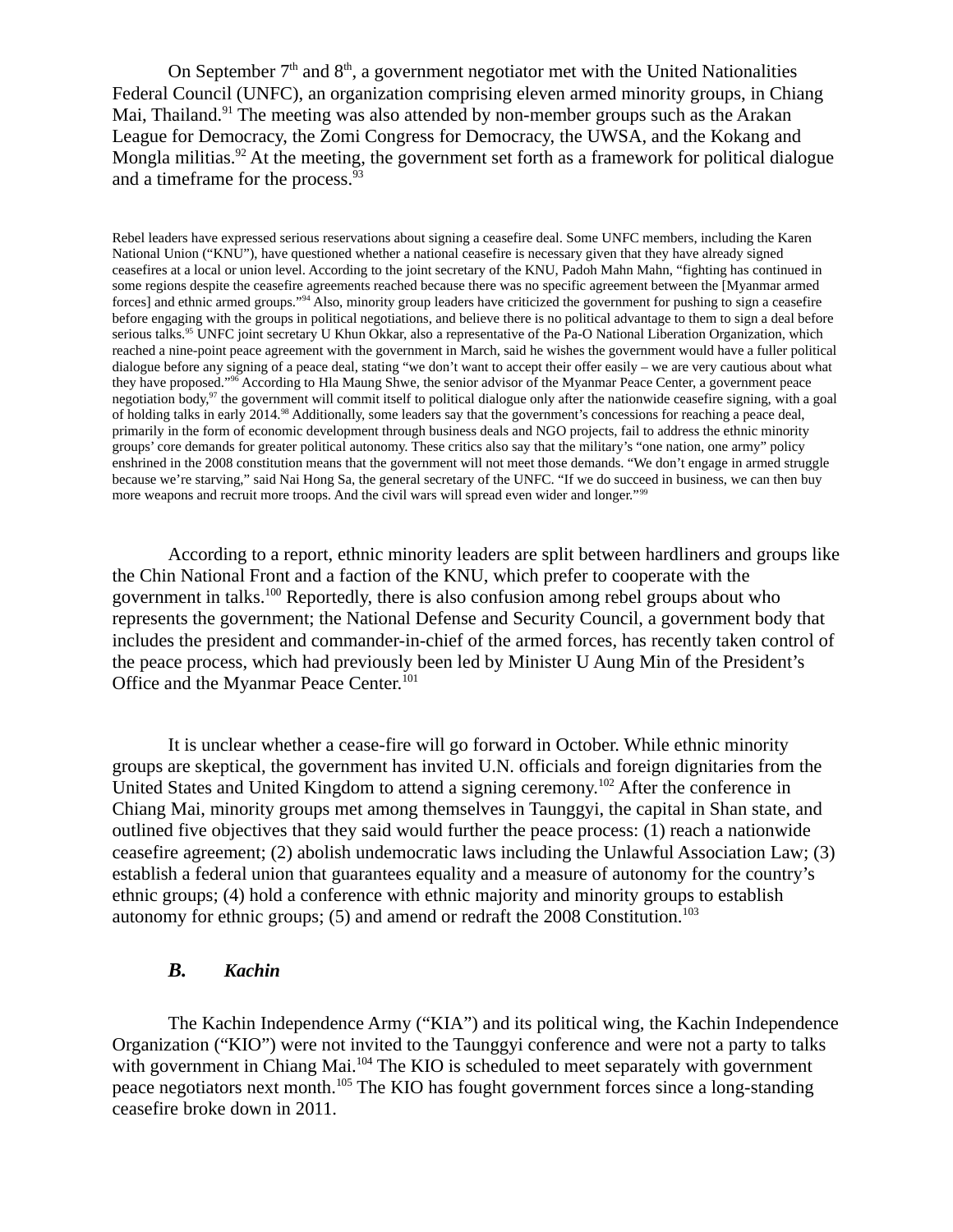Despite the upcoming talks, there is still violence between the Kachin people and government forces. On August  $28<sup>th</sup>$ , a local battalion held two skirmishes with about 20 troops from the KIA, outside Malutdan village in Putao district. There are reports that the KIA kidnapped and beheaded an unarmed soldier in relation to the skirmishes. However, the KIA reports that the officer died in action and was buried.<sup>106</sup>

A Kachin peace advocate at Rangoon-based Kachin Peace Network has reported that government troops are reopening three new war fronts in the Putao area of northern Kachin State and the northern Shan State along the pipeline in Kutkai and Muse townships.<sup>107</sup>

In September, U.N. and other international aid agencies gained access to villagers displaced in Kachin conflict areas to deliver humanitarian aid for the first time since December 2011, when the Myanmar armed forces began blocking aid to refugees in KIO-held areas.<sup>108</sup> According to the U.N., about 53,000 Kachin villagers displaced by the conflict remain in KIO-held areas. $109$ 

#### <span id="page-9-1"></span>*C. Shan*

Between September  $16<sup>th</sup>$  and  $21<sup>st</sup>$ , there were several skirmishes between government troops and the RCSS and Shan State Army.<sup>110</sup> According to the RCSS, the government troops initiated the fighting. On September  $24<sup>th</sup>$ , the ethnic armed group Ta'ang National Liberation Army ("TNLA") exchanged fire with the Myanmar army in northern Shan state. The fight broke out when the TNLA raided a police station in Namtphatkar Village, Kutkai Township, in search of drug suspects. No deaths were reported.

#### <span id="page-9-0"></span>*D. Violence Against Muslims*

On September  $30<sup>th</sup>$ , an angry mob of about 200 Buddhists burned down two Muslim homes and surrounded a mosque in Thandwe, a coastal town in Rakhine state. The next day, an armed mob attacked Muslims in the town and burned down more than 50 homes. Five Muslims, including a 94 year old woman who was stabbed, were killed.<sup>111</sup> The conflict began when a Buddhist taxi driver told police he had been verbally abused by a Muslim small business owner while trying to park in front of his shop. When the police released the Muslim man, Buddhists threw stones at his home.<sup>112</sup> Some residents speculated that the local membership of the Rakhine Nationalities Development Party has had a hand in planning the riots, given the scale and speed of the violence, and claimed to have seen local party leaders committing acts of arson during the riots.<sup>113</sup> Following the violence, President Thein Sein took a previously scheduled visit to Rakhine state and spoke to residents about the need for cooperation between the Buddhist and Muslim communities. He plans to visit camps of displaced Rohingya people.<sup>114</sup>

Though more than six months have passed since the government declared a state of emergency following clashes between Muslims and Buddhists in central Myanmar, the United Nations' Integrated Regional Information Networks reported in September that of the more than 12,000 people initially affected by the conflict, 3,951 people are still displaced.<sup>115</sup>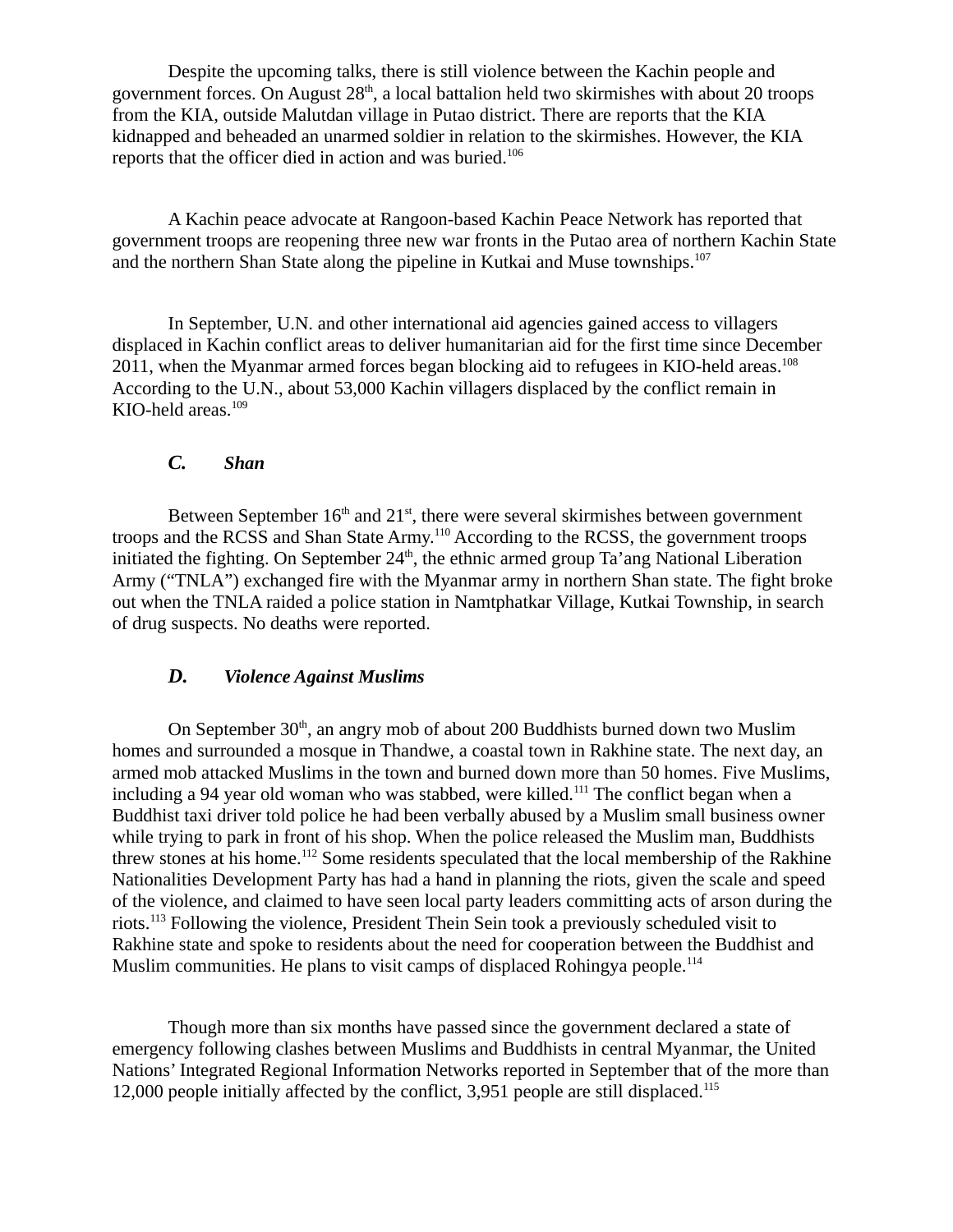There have been some peace keeping developments this month as well. On September 2<sup>nd</sup>, the State Sangha Maha Nayaka Committee, a government body that oversees Myanmar's Buddhist monkhood, issued a directive prohibiting the creation of formal organizations based around the extremist 969 movement, which urges Buddhists to protect their faith against a perceived threat from Islam.<sup>116</sup> The committee, which was previously linked with the government dictatorship and in 2007, issued a directive prohibiting monks from participating in "secular affairs," a message to monks to end their pro-democracy protests in the so-called "Saffron Revolution."

The Dalai Lama urged Myanmar monks to act according to Buddhist principles against Muslims in the country. "Those Burmese monks, please, when they develop some kind of anger towards Muslim brothers and sisters, please, remember the Buddhist faith," the Buddhist leader said. $^{117}$ 

The opposition party National League for Democracy ("NLD") announced that it has been investigating incidents of communal violence since 2011.<sup>118</sup> An NLD spokesperson suggested that across the country, there are "hands we can't see" that are instigating communal crises behind the scenes.

On September  $6<sup>th</sup>$ , NLD leader Aung San Suu Kyi said that she alone could not stop the anti-Muslim violence that has shaken her country and that the solution was to instill the rule of law. Suu Kyi said that only rule of law can make people feel secure enough to establish harmony with each other<sup>119</sup> and stressed the need to amend the constitution.<sup>120</sup>

In early September, a court in Myanmar sentenced a Muslim teenager to seven years in prison for the attempted rape of a Buddhist woman that triggered recent religious unrest.  $^{121}$  A legal official at the Kantbalu Township court said the defendant confessed to the crime and did not ask for a defense lawyer.<sup>122</sup> Hundreds of people were left homeless after anti-Muslim rioters torched Muslim property through villages in Kanbalu, in the Sagaing region, on August  $24<sup>th</sup>$ . Some 325 displaced Muslims still shelter at a school after their homes were set ablaze during the unrest.<sup>123</sup>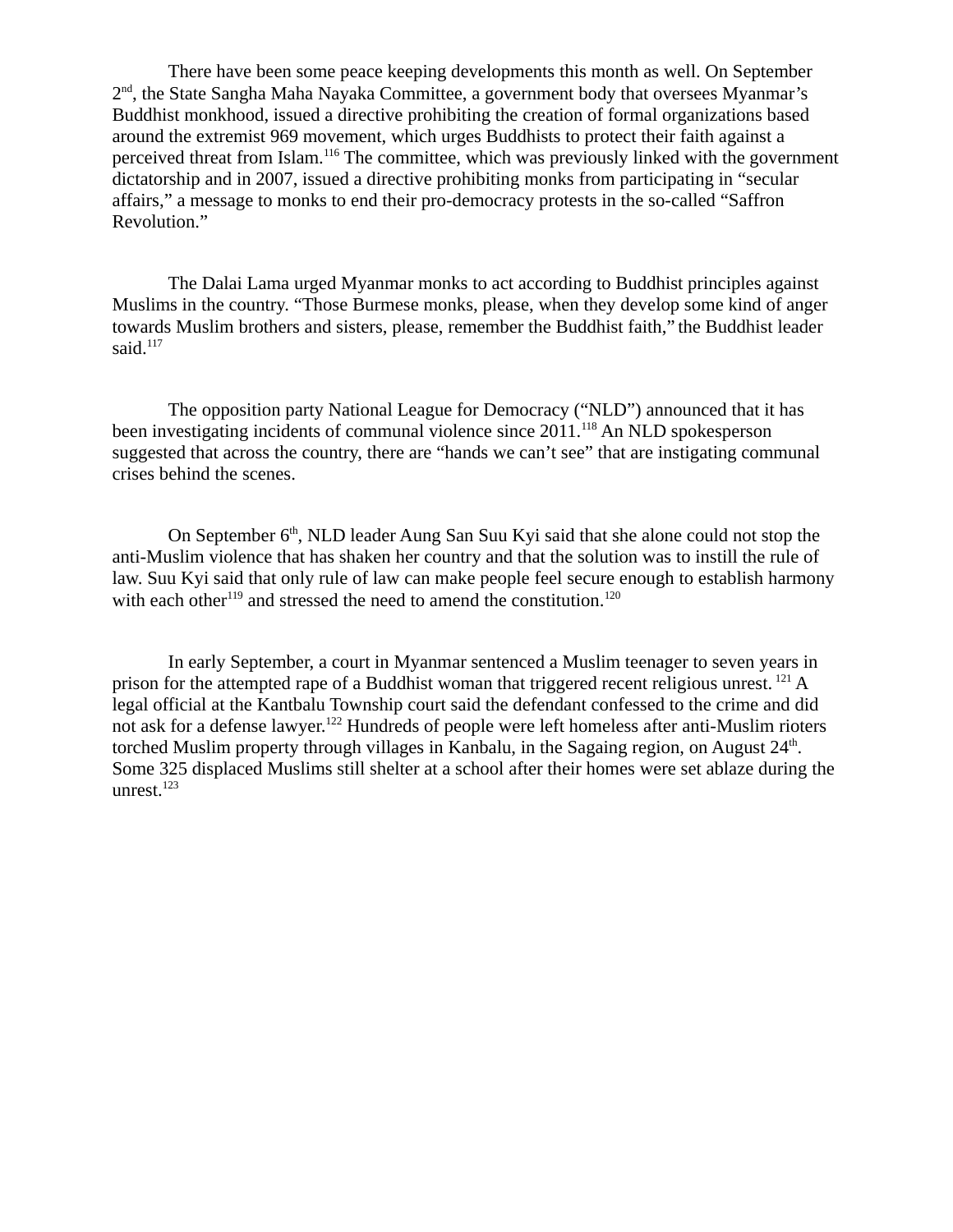| $\mathbf{1}$ | Myanmar Times, September 23, 2013:                                                                                                                                                                                                       |
|--------------|------------------------------------------------------------------------------------------------------------------------------------------------------------------------------------------------------------------------------------------|
|              | http://www.mmtimes.com/index.php/national-news/8252-us-delegation-to-hold-talks-on-sanctions.html                                                                                                                                        |
| 2            | The Irrawaddy, September 27, 2013: http://www.irrawaddy.org/archives/44854                                                                                                                                                               |
| 3            | Id.                                                                                                                                                                                                                                      |
| 4            | Id.                                                                                                                                                                                                                                      |
| 5            | The Irrawaddy, September 27, 2013: http://www.irrawaddy.org/archives/44854                                                                                                                                                               |
| 6            | The Irrawaddy, September 27, 2013: http://www.irrawaddy.org/archives/44854                                                                                                                                                               |
| 7            | http://www.mmtimes.com/index.php/national-news/8252-us-delegation-to-hold-talks-on-sanctions.html                                                                                                                                        |
| 8            | Reuters, September 17, 2013:<br>http://www.reuters.com/article/2013/09/17/us-myanmar-nuclear-iaea-idUSBRE98G0YE20130917                                                                                                                  |
| 9            | Id.                                                                                                                                                                                                                                      |
| 10           | Id.                                                                                                                                                                                                                                      |
| 11           | Id.                                                                                                                                                                                                                                      |
| 12           | DVB, September 26, 2013:<br>http://www.dvb.no/news/burma-slammed-for-refusing-to-sign-declaration-on-sexual-violence-myanmar/32881                                                                                                       |
| 13           | Id.                                                                                                                                                                                                                                      |
| 14           | Id.                                                                                                                                                                                                                                      |
| 15           | Id.                                                                                                                                                                                                                                      |
| 16           | DVB, September 27, 2013:                                                                                                                                                                                                                 |
|              | http://www.dvb.no/news/un-calls-on-burma-to-urgently-address-rohingya-grievances/32902                                                                                                                                                   |
| 17           | Id.                                                                                                                                                                                                                                      |
| 18           | The Washington Post, Sep. 27, 2013, http://www.washingtonpost.com/world/asia_pacific/myanmars-suu-kyi-warns-t<br>hat-next-election-cannot-be-fair-unless-constitution-made-democratic/2013/09/27/05ba502c-277b-11e3-9372-92606241ae9c_st |
|              | ory.html                                                                                                                                                                                                                                 |
| 19           | Id.                                                                                                                                                                                                                                      |
| 20           | Id.                                                                                                                                                                                                                                      |
| 21           | Id.                                                                                                                                                                                                                                      |
| 22           | Eleven Myanmar, Sep. 16, 2013, http://www.elevenmyanmar.com/politics/3418-myanmar-guaranteed-a-free-and-fair<br>-election-in-2015-election-commission                                                                                    |
| 23           | Id.                                                                                                                                                                                                                                      |
| 24           | Eleven Myanmar, Sep. 18, 2013, http://www.elevenmyanmar.com/politics/3439-myanmar-mps-propose-to-amend-la<br>ws-to-block-non-citizens-from-voting                                                                                        |
| 25           | Id.                                                                                                                                                                                                                                      |
| 26           | Id.                                                                                                                                                                                                                                      |
| 27           | The Irrawaddy, September 6, 2013: http://www.irrawaddy.org/censorship/in-the-new-burma-old-junta-era-laws-survi<br>ve-and-adapt.html                                                                                                     |
| 28           | Id.                                                                                                                                                                                                                                      |
| 29           | Id.                                                                                                                                                                                                                                      |
| 30           | Id.                                                                                                                                                                                                                                      |
| 31           | Jurist, September 9, 2013: http://jurist.org/paperchase/2013/09/myanmar-proposes-law-to-scrutinize-judicial-proceedi                                                                                                                     |
|              | ngs.php                                                                                                                                                                                                                                  |
| 32           | Mizzima, September 4, 2013: http://www.mizzima.com/mizzima-news/myanmar/item/9993-rakhine-state-judge-prob<br>ed-for-bribery                                                                                                             |
| 33           | Id.                                                                                                                                                                                                                                      |
| 34           | Id.                                                                                                                                                                                                                                      |
|              | DVB, Sep. 27, 2013, http://www.dvb.no/news/ex-political-prisoners-detail-torture-methods-at-insein-burma-myanma                                                                                                                          |
| 35           | r/32898                                                                                                                                                                                                                                  |
| 36           | Karen News, Sep. 9, 2013, http://karennews.org/2013/09/rights-campaigner-jailed-for-peaceful-protest.html/                                                                                                                               |
| 37           | Id.                                                                                                                                                                                                                                      |
| 38           | Id.                                                                                                                                                                                                                                      |
| 39           | Id.                                                                                                                                                                                                                                      |
| 40           | Radio Free Asia, Sep. 26, 2013, http://www.rfa.org/english/news/myanmar/pipeline-09262013205823.html                                                                                                                                     |
| 41           | Id.                                                                                                                                                                                                                                      |
| 42           | Id.                                                                                                                                                                                                                                      |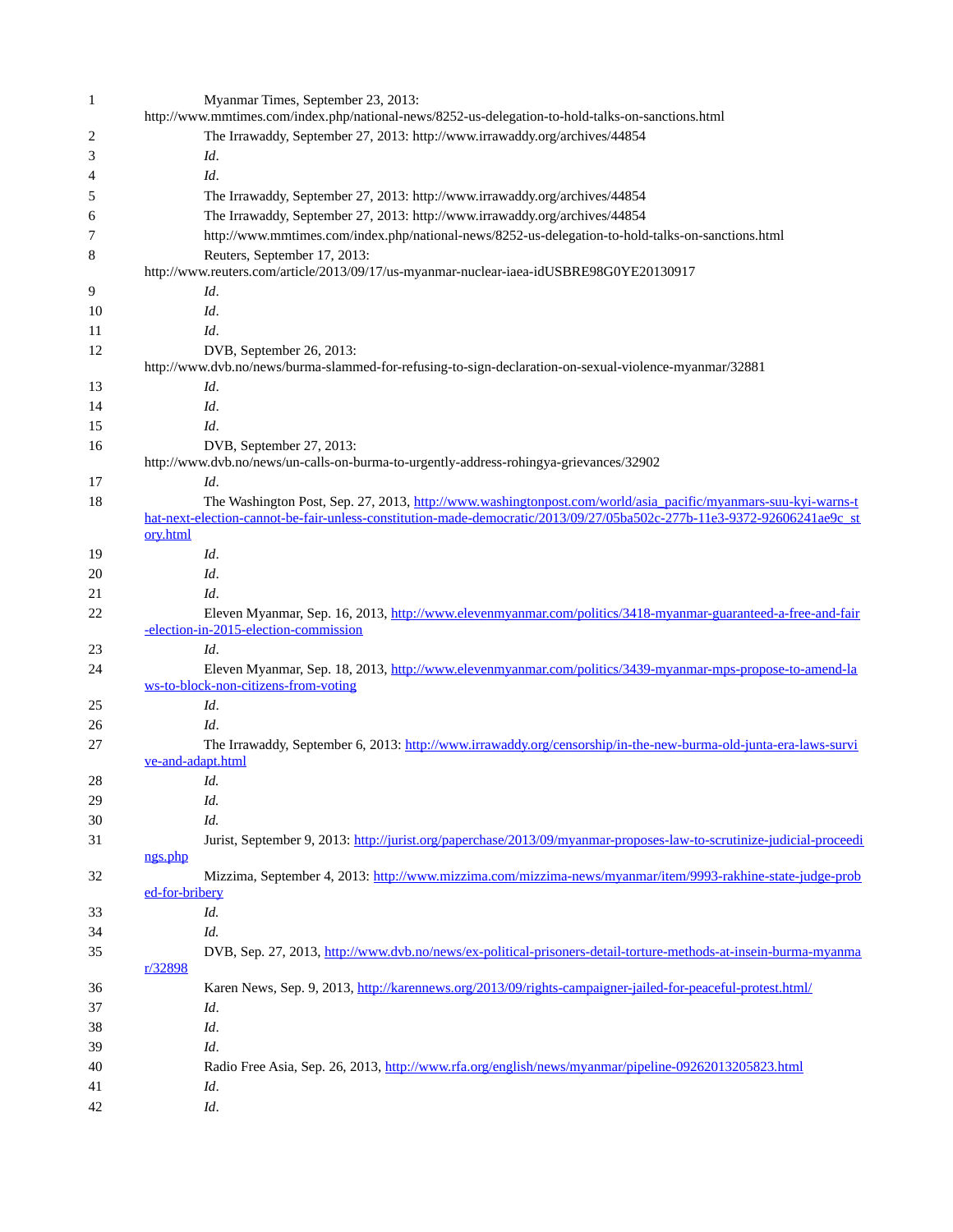| 43 | Eleven Myanmar, September 22, 2013: http://elevenmyanmar.com/national/3484-myanmar-prepares-to-enact-consu<br>mer-protect-law.               |
|----|----------------------------------------------------------------------------------------------------------------------------------------------|
| 44 | Channel News Asia, September 10, 2013: http://www.channelnewsasia.com/news/business/international/myanmar-pl<br>ans-to-pass-new/808882.html. |
| 45 | Id.                                                                                                                                          |
| 46 | Id.                                                                                                                                          |
| 47 | Association of Corporate Counsel, August 31, 2013: http://www.lexology.com/library/detail.aspx?g=e53c7635-22c9-                              |
| 48 | 4c01-ac12-8808cfb7a5fe.<br>Mizzima, September 27, 2013: http://www.mizzima.com/news/myanmar/10190-myanmar-to-apply-for-eiti-members          |
| 49 | $\overline{\text{hip}}$ .<br>Bloomberg, September 21, 2013: http://www.bloomberg.com/news/2013-09-21/myanmar-needs-responsible-investm       |
|    | ents-to-develop-suu-kyi-says.html.                                                                                                           |
| 50 | Id.                                                                                                                                          |
| 51 | Id.                                                                                                                                          |
| 52 | The Irrawaddy, September 24, 2013: http://www.irrawaddy.org/archives/44636.                                                                  |
| 53 | Id.                                                                                                                                          |
| 54 | Id.                                                                                                                                          |
| 55 | Id.                                                                                                                                          |
| 56 | Reuters, September 20, 2013: http://www.reuters.com/article/2013/09/20/myanmar-investment-idUSL3N0HG0L420<br>130920.                         |
| 57 | Id.                                                                                                                                          |
| 58 | Id.                                                                                                                                          |
| 59 | Id.                                                                                                                                          |
| 60 | Id.                                                                                                                                          |
| 61 | Id.                                                                                                                                          |
| 62 | Id.                                                                                                                                          |
| 63 | Eleven Myanmar, September 27, 2013: http://elevenmyanmar.com/business/3548-myanmar-approves-ks-425-billion                                   |
|    | -for-new-construction-projects.                                                                                                              |
| 64 | Bloomberg, September 3, 2013: http://www.bloomberg.com/news/2013-09-03/myanmar-s-2015-stock-exchange-dea                                     |
|    | dline-at-risk-southeast-asia.html.                                                                                                           |
| 65 | Id.                                                                                                                                          |
| 66 | Id.                                                                                                                                          |
| 67 | The Wall Street Journal, September 20, 2013: http://online.wsj.com/article/SB1000142412788732480770457908722                                 |
|    | 3063900490.html.                                                                                                                             |
| 68 | Id.                                                                                                                                          |
| 69 | Id.                                                                                                                                          |
| 70 | Id.                                                                                                                                          |
| 71 | Id.                                                                                                                                          |
| 72 | Id.                                                                                                                                          |
| 73 | The Wall Street Journal, September 25, 2013: http://blogs.wsj.com/searealtime/2013/09/25/world-bank-gives-myanm                              |
|    | ars-energy-sector-a-boost/.                                                                                                                  |
| 74 | Id.                                                                                                                                          |
| 75 | Id.                                                                                                                                          |
| 76 | Eleven Myanmar, September 27, 2013: http://elevenmyanmar.com/politics/3543-myanmar-will-continue-to-face-lan                                 |
|    | d-grabs-commission.                                                                                                                          |
| 77 | The Irrawaddy, September 13, 2013: http://www.irrawaddy.org/archives/43930.                                                                  |
| 78 | The Irrawaddy, September 11, 2013: http://www.irrawaddy.org/archives/43791.                                                                  |
| 79 | Id.                                                                                                                                          |
| 80 | Id.                                                                                                                                          |
| 81 | Radio Free Asia, September 26, 2013: http://www.rfa.org/english/news/myanmar/pipeline-09262013205823.html.                                   |
| 82 | Id.                                                                                                                                          |
| 83 | Id.                                                                                                                                          |
| 84 | Id.                                                                                                                                          |
| 85 | Burma News International, September 13, 2013: http://www.bnionline.net/index.php/news/kng/16159-burmese-billio                               |
|    | naire-tay-za-wants-putao-land.html.                                                                                                          |